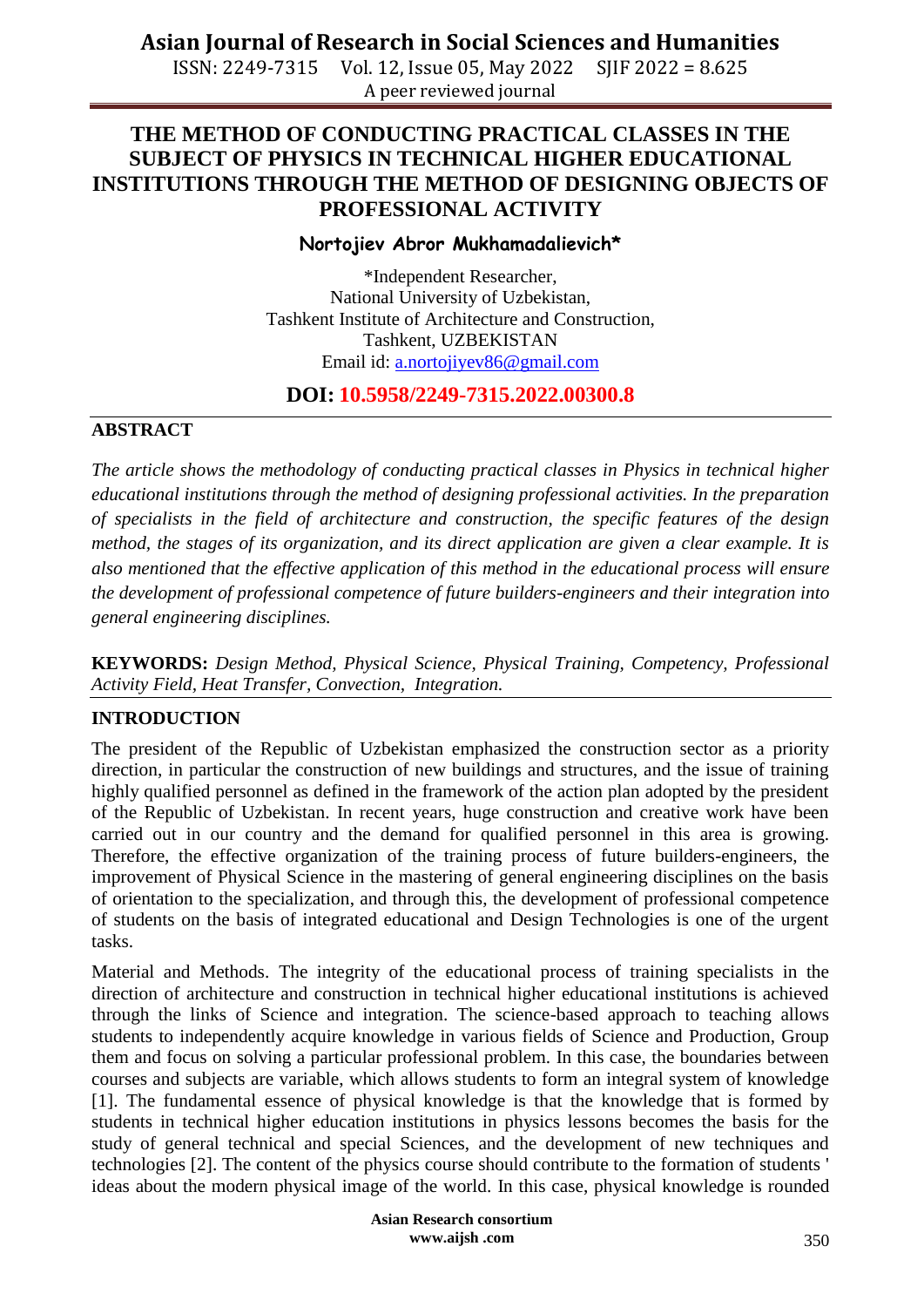ISSN: 2249-7315 Vol. 12, Issue 05, May 2022 SJIF 2022 = 8.625 A peer reviewed journal

up, and the disciplines taught combine a general construction methodology focused on sciencerelated communication [3]. The success of the implementation of the method of designing professional activities in physics classes is due to the cooperation of professors and teachers of natural and professional Sciences [4]. To ensure this, the professor-teacher of physics must have a clear understanding of the following [5]:

\* Knowledge of the content of fundamental principles of nationwide science;

•Correct interpretation of physical laws, concepts, definitions used in nationwide science blocks.

This allows eliminating the uncertainty in the interpretation of the same physical concepts by professors from different blocks of science. In the didactic model of the method of designing professional activity units, internal and external relations are distinguished. Internal communication is the result of the analysis of the content of the general course of physics with the aim of determining the leading rules and the main connecting elements in it. External communication is the structural and logical analysis of the topics of special subjects in the curriculum, the distinction of their content to the degree of interrelation with the basic laws, concepts of physics, and the determination of the basic interrelated knowledge necessary for the training of specialists in the study of physics [6].

The organization of vocational-oriented teaching of physics on the method of designing professional activities objects consists of four stages [7].

Stage I-when studying a new material in lectures, the teacher forms a problematic situation in professional activity and, together with the students, divides the physical essence and sets out the ways of solving this problem based on physical theories;

Stage II-the student collects skills for the implementation of the method of designing professional activity units in a certain form on various subjects of the physics course;

Stage III-the student already understands the necessity and importance of physical knowledge for the future professional activity, and organizes his activities in all different forms of thinking, designing and;

Stage IV-independent activities of students on the wide use of this method in the performance of course and diploma work.

## **RESULTS**

The transfer of students of technical higher education institutions through the method of designing practical classes in physics provides them with direct direction to construction areas and provides the basis for the formation of professional competence [8]. Also, as a result of the design method, integration into national science is ensured [9].

The solution to a practical problem in physics, which is directed directly to the construction areas through the design method, is shown in Table 1 as a clear example.

1-table.

| $N_2$                                                                   | Implementation of general |  |  |                                                                  |  |
|-------------------------------------------------------------------------|---------------------------|--|--|------------------------------------------------------------------|--|
|                                                                         | methods                   |  |  | Actions to be performed                                          |  |
| Calculation of the teplophysical properties of buildings and structures |                           |  |  |                                                                  |  |
|                                                                         |                           |  |  | Flat wall thermal conductivity $\lambda = 0.25 W/m \cdot K$ othe |  |
|                                                                         |                           |  |  | country is made of material. Wall thicknessd $=$                 |  |
|                                                                         |                           |  |  | 50 mm. Temperatures of the wall on the surfaces,                 |  |
|                                                                         | Putting the issue:        |  |  | respectively: $T_1 = 50^0 C$ , $T_2 = 20^0 C$ . Find the density |  |
|                                                                         |                           |  |  | of the heat flow passing through the flat wall (Figure           |  |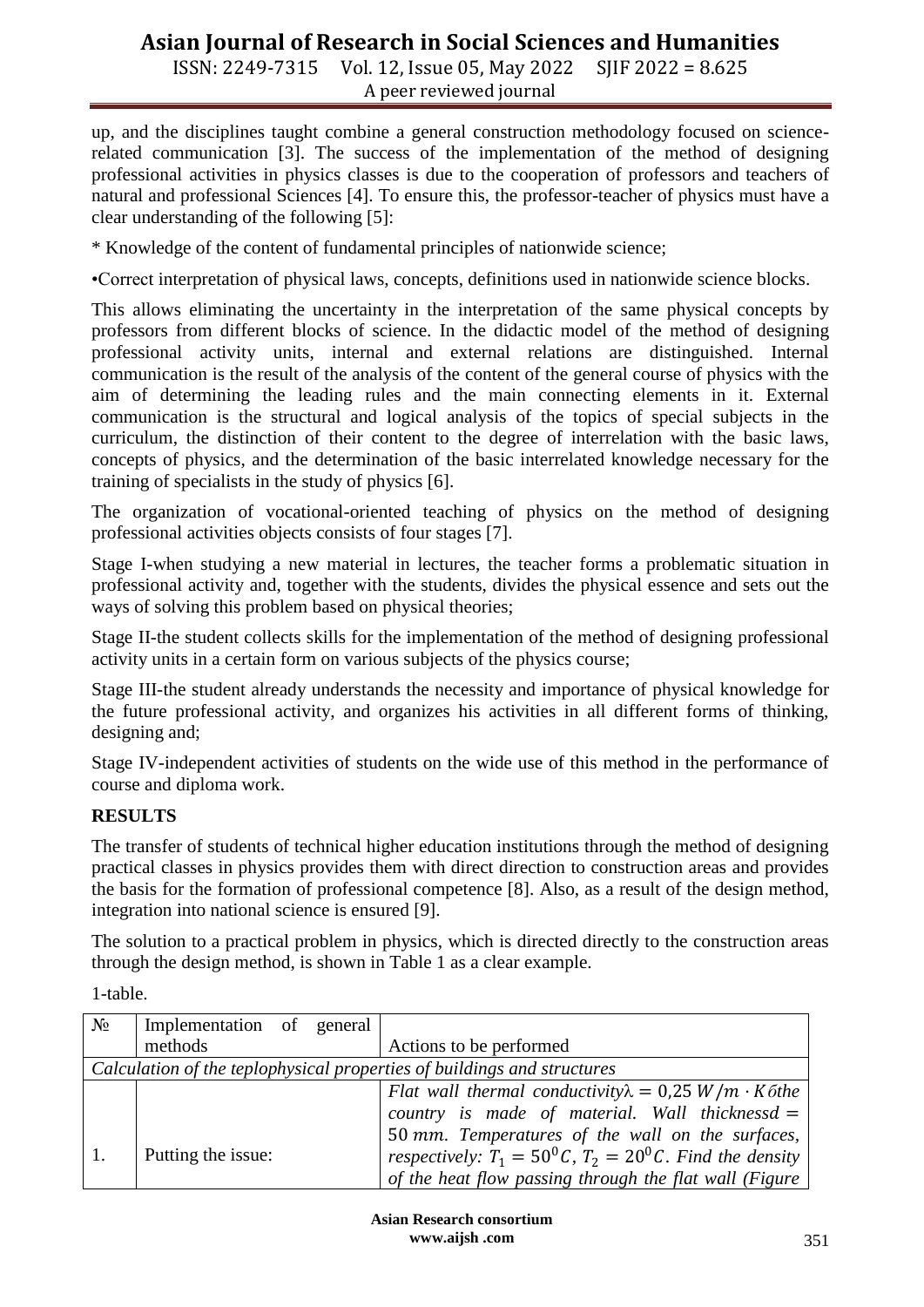ISSN: 2249-7315 Vol. 12, Issue 05, May 2022 SJIF 2022 = 8.625 A peer reviewed journal

|    |                                                                                                                                                                            | $1)$ [10].                                                                                                                                                                                                                                                      |
|----|----------------------------------------------------------------------------------------------------------------------------------------------------------------------------|-----------------------------------------------------------------------------------------------------------------------------------------------------------------------------------------------------------------------------------------------------------------|
|    | Distinguish the object or its<br>individual derived elements:                                                                                                              |                                                                                                                                                                                                                                                                 |
| 2. |                                                                                                                                                                            | flat building wall                                                                                                                                                                                                                                              |
| 3. | Separation of heat transfer<br>types affecting the object or<br>separately<br>obtained<br>its<br>which<br>elements,<br>are<br>considered to be removed<br>from the outlet: | due to the heat transfer to the flat wall, thermal<br>conductivity is observed.                                                                                                                                                                                 |
| 4. | Display of heat transfer types<br>and physical phenomena:                                                                                                                  | thermal conductivity, convection.                                                                                                                                                                                                                               |
| 5. | The object or uning separately<br>is an element describing the<br>nature of the graph model.                                                                               | $T_{1}$<br>Τ,<br>х<br>1-picture. Graph of the temperature dependence of the<br>process of thermal conductivity on a flat wall.                                                                                                                                  |
| 6. | Determination<br>of<br>physical<br>dimensions, which represent<br>the types of heat transfer that<br>are emitted depending on:                                             | heat resistance, heat flow density.                                                                                                                                                                                                                             |
| 7. | Characterization of physical<br>laws that characterize the<br>nature of an object or some of<br>its derived elements under<br>given conditions.                            | Thermal resistance of thermal conductivity in a flat<br>one-layer wall:<br>$R_t = \frac{d}{1}$<br>Density of heat flow passing through a flat wall:<br>$q = \frac{T_1 - T_2}{R_t}$<br>$R_t = \frac{d}{\lambda} = \frac{0.05}{0.25} = 0.2 \frac{m^2 \cdot K}{W}$ |
| 8. | Solve the system of equations<br>obtained and determine the<br>values<br>of<br>physical<br>the<br>quantities sought:                                                       | $q = \frac{T_1 - T_2}{R_t} = \frac{50 - 20}{0.2} = 150 \frac{W}{m^2}$                                                                                                                                                                                           |
|    | of<br>calculated<br>Comparison<br>sizes corresponding to the<br>design rules and technical                                                                                 | according to the design rules and<br>technical                                                                                                                                                                                                                  |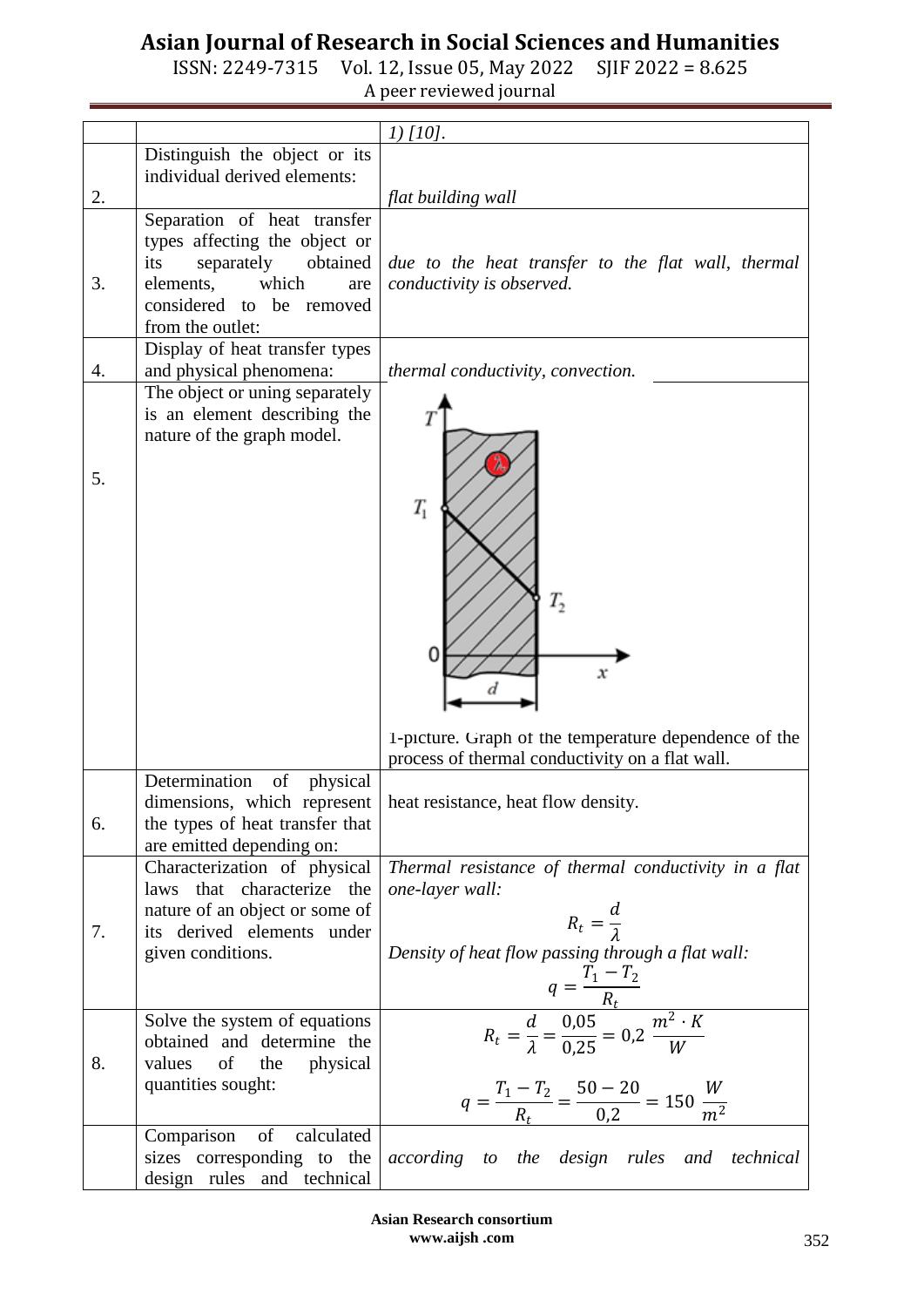ISSN: 2249-7315 Vol. 12, Issue 05, May 2022 SJIF 2022 = 8.625 A peer reviewed journal

| 9.  | conditions:                                                                                       | conditions, 0,2 $\frac{m^2 \cdot K}{w}$ for value, the heat flow is correct. |
|-----|---------------------------------------------------------------------------------------------------|------------------------------------------------------------------------------|
|     | As a result of the design<br>activities, integration into                                         |                                                                              |
| 10. | national science is ensured:                                                                      | construction physics                                                         |
| 11. | Types of competency that are<br>formed as a result of design   special competence;<br>activities: | technological competence.                                                    |

### **DISCUSSION**

V. V. Soboleva believes that the effective use of the method of designing objects of professional activity in physical training is aimed at coordinating them with the topics of future diploma projects and taking into account the physical and technical characteristics of the object, as well as mechanical, acoustic, physical, light parameters of the construction site [11]. According to E.B.Shoshtaeva, science represents the unity of professional activity in the communication itself, the process of communication of educational sciences, reflecting continuous and holistic phenomena. E.V.Perexosheva defines integration as the process of combining Educational Sciences on the basis of knowledge and technological problems. A.V.Khutorsky, E.V.Perexojeva, Observing the concepts of N.A.Muslimov and other researchers, those who work in this field, students of technical higher education institutions consider professional competence as the organization of a union of personality qualities, which subsequently helps them in the successful implementation of their knowledge, skills, and qualifications in engineering activities. Gareth Jones believes that in the development of the professional competence of students in the course of physics, it is necessary to take into account some basic aspects of communicative competence and personal qualities [12].

### **CONCLUSION**

In the preparation of specialists in the field of architecture and construction in technical higher educational institutions, the mechanism of the development of independent educational activities of students, and the implementation of methodologies based on practical issues and projects leads to the development of their professional competence through adaptation of science projects and information-didactic provision.

### **REFERENCES**:

- **1.** Begmatova D.A., Nortojiyev A. M. Fizika fanining kasbiy faoliyat obe'ktlarini loyihalashtirishdagi oʻrni // Kursantlar kasbiy faoliyatni egallashida tabiiy va aniq fanlarning o‗rni. – Тоshkent, 2020. – B. 43–44.
- 2. Nortojiyev A. M. Fizika mashgʻulotlarini integrativ va pedagogik texnologiyalar asosida o‗qitish usullari // OʻzMU xabarlari. – *Toshkent, 2021.* – №1/6/1. – B. 168–172.
- **3.** Бегматова Д., Нортожиев А. Физика ва умуммуҳандислик фанлари интеграцияси // Замонавий физика ва астрономиянинг муаммолари, ечимлари, ўқитиш услублар – Тошкент, 2022. – Б. 407–408.
- **4.** Nortojiyev A. M.Methods of ensuring integrative approach to teaching physics //International Multidisciplinary Conference on Scientific Developments and Innovations in Education. – Greece, 2022. – P 19-21.
- **5.** Nortojiyev A. M.Teaching physics on the basis of integration ofarchitecture and building sciences //International Conference on Developments in Education, Sciences and Humanities. –Hosted from Washington, DC USA, 2022. – P. 116-117.